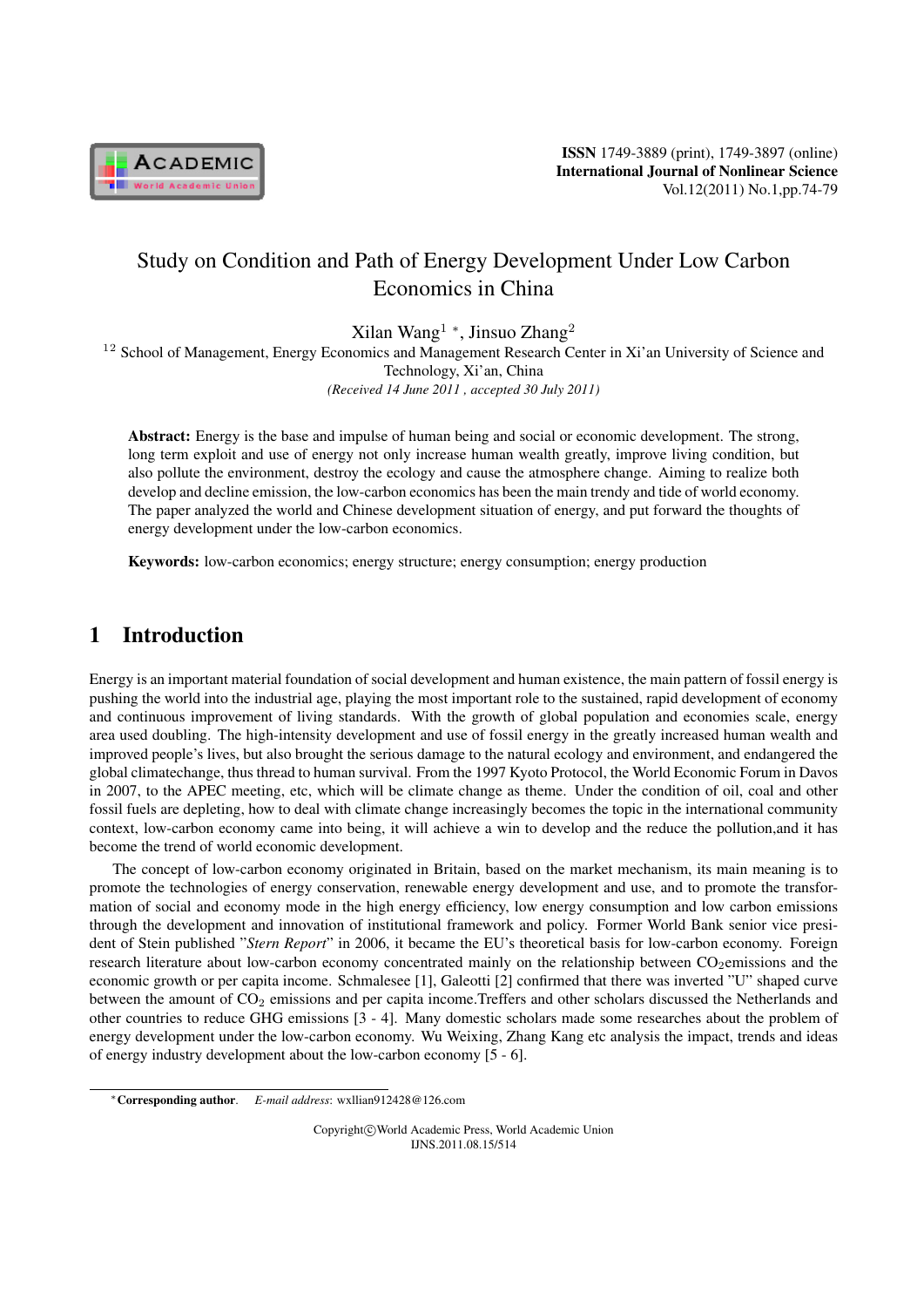### 2 Analysis of energy consumption and production status

#### 2.1 World energy consumption and production status

Nearly half a century, the world energy demand is growing at the unbearable rapid rate. In the past two years because of the spread of financial crisis in the global, oil, as a representative of energy, their prices going through the highest point in history and then fall across the board. This not only exacerbated the global economic downturn, but also affected the global energy supply and demand [7]. During 1995*∼*2009, the world's energy production and consumption patterns as shown in Figure 1*∼*2: First, the world's energy consumption structure based mainly on fossil fuels.Initially, it is mainly by coal. After the 20th century, oil and gas production and consumption continued to rise. 1995*∼*2009, fossil fuels in primary energy ratio has stabilized at 87%. Second, the world's energy consumption and production both showed an upward trend year by year, during 1995*∼*2008, the average annual growth rates of world energy consumption and production are 2.3% and 2.24%; in 2009, the global GDP growth rate was -1.1%, the world's fossil energy consumption, production, have also appeared the first decline of the past 16 years.



Figure 1: the situation of world energy production from 1995 to 2009



Figure 2: the situation of world energy Consumption from 1995 to 2009

#### 2.2 China's energy consumption and production status

#### 2.2.1 Analysis of total amount

During1978*∼*2009, China's energy production and consumption changes as shown in Figure 3*∼*4. On one hand, with the rapid development of our economy, the total amount of energy production and consumption are increasing. China's total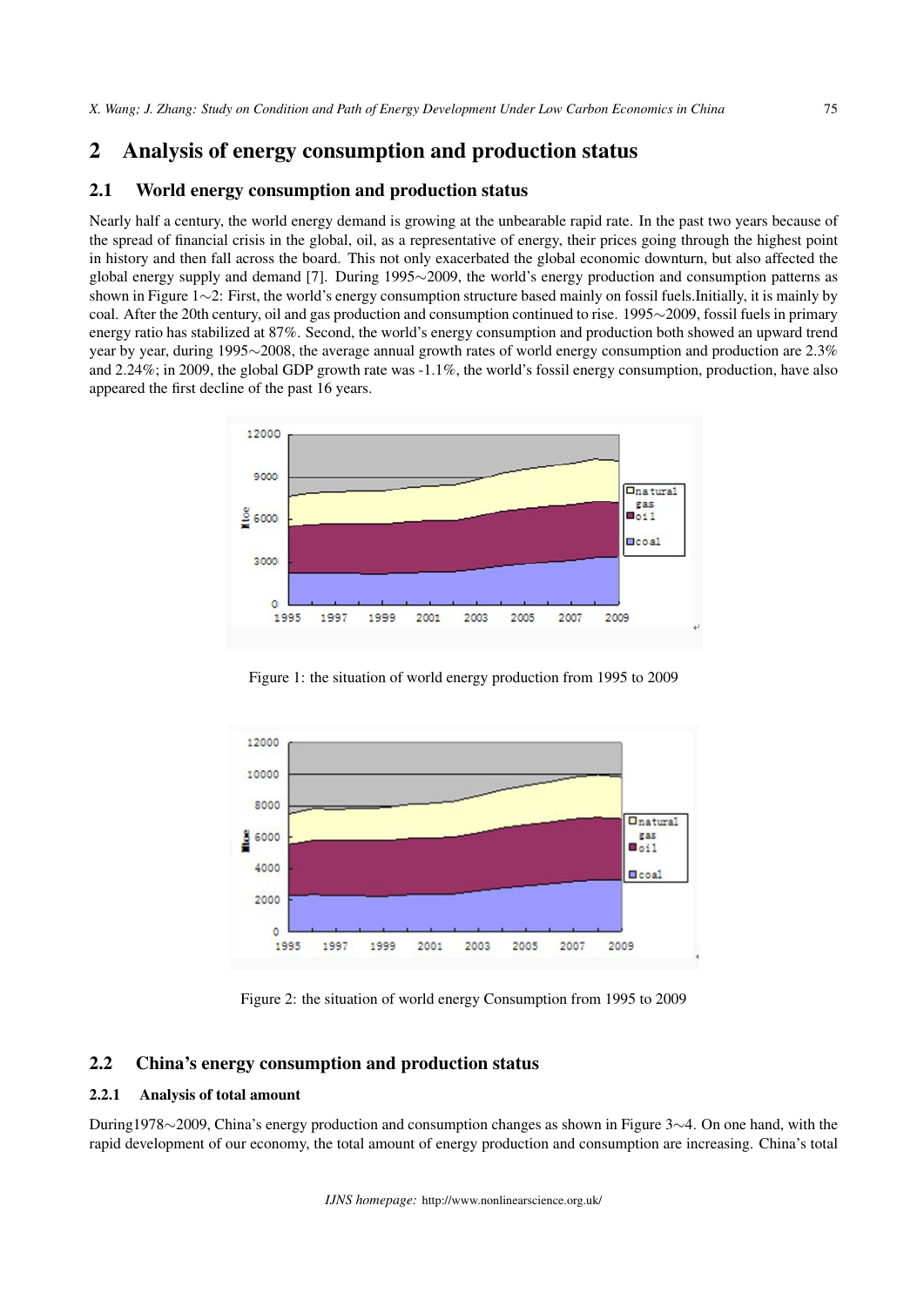primary energy production ranked first in the world in 2010, which are 29.9 million tons of coal equivalent, compared with the previous year up by 6.56 %, and it is 4.76 times in 1978; Total energy consumption reached 3.25 billion tons of coal equivalent, which is up 5.9% over the previous year and is 5.68 times in 1978. From the changes of growth rate,our country's energy production and consumption can be divided into three stages: 1978*∼*1996, China's energy production and consumption growth were relatively slow, the average growth rate were 4.3% and 5.09%;1997*∼*1998, both of energy production and consumption reduced, and declined respectively -3.16%, -2.80%; 1999*∼* 2010, energy production and consumption growth rate were faster, average growth rate was 7.74%, 7.99%. On the other hand, the energy gap widen. Energy production and consumption can be divided into two stages: 1978*∼* 1991 years ago, China's energy is still self-sustaining, the dependent of the international energy market was very low; after 1992, in the driven of the heavy and chemical industrialization, urbanization and consumer upgrade,the proportion and the total amount of our country's energy gap gradually expanded, and the dependence on international energy gradually increased, the proportion of energy dependence in 1992 was 1.78%, 7.42% in 2000, up to 8.93% in 2009, the highest in 2007, reaching 12.8%.



Figure 3: the status of energy production from 1978 to 2009 in China



Figure 4: the status of energy Consumption from 1978 to 2009 in China

On various energy terms, during 1978*∼*2009, China's coal supply and demand was in the long-term equilibrium state, both showed the same with the growth of energy production and consumption, with an average annual growth rate of 5.4%, 5.64%. Oil has been presented for the short supply, and supply and demand gap gradually widened;Oil production present a slow growth trend, oil consumption present a year by year growing trend (except from 1978 to 1982, negative growth); Natural gas supply and demand were roughly balanced, production and consumption both showed increasing trend with an average annual increase of 6.1%, 6.52% in addition to individual years. Other fossil energy (mainly nuclear power, hydropower and wind power) production and consumption increased rapidly, with an annual growth of 9.56%, 8.53%.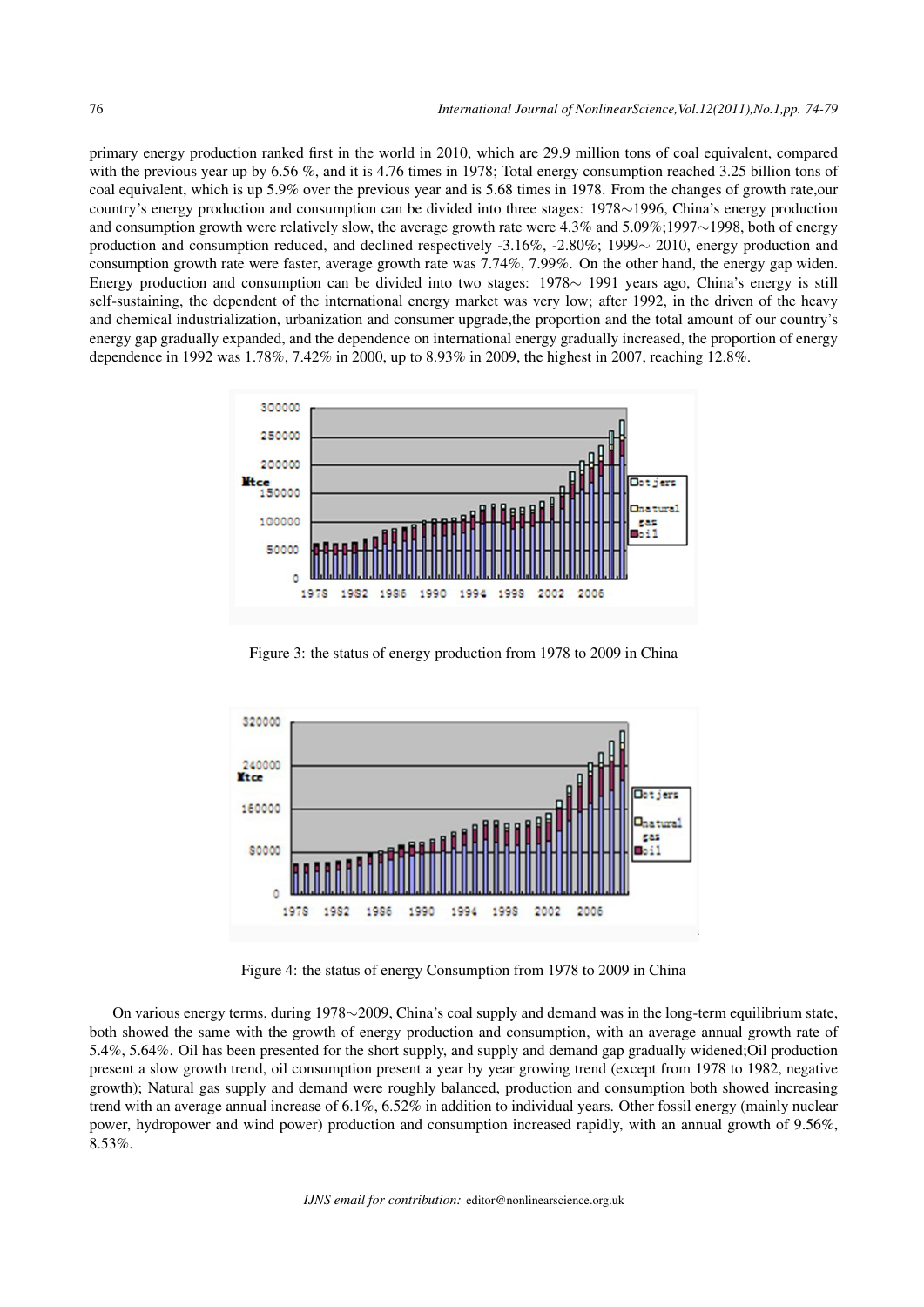#### 2.2.2 Structure Analysis

In our country's energy resources of proved reserves, coal accounted for 94%, oil accounted for 5.4%, natural gas accounted for 0.6%, with the "oil-poor coal- rich gas-little" of the structural characteristics of energy resources.1978*∼*2009, China's energy production structure, consumption structure shown in Figure 5*∼*6. In energy production,the overall proportion of coal showed a steady upward trend, it was 75% or higher. In energy consumption, the proportion of coal showed increased and then down,after that showed the upward trend again, in 2009 the proportion was 70.1%, with the proportion in 1978 was essentially flat. In contrast with coal production and consumption, except for a few years, the proportion of oil production showed a declining trend, from 23.7% in 1978 declined to 9.4% in 2009; The proportion of oil consumption showed decreased and then increased later decline of the "inverted S" trend, the proportion of oil consumption in 2009 was lower than the proportion in 1978. The proportion of natural gas production and consumption was still very small, both showed an upward trend after the first down.The proportion of electricity and other fossil energy production and consumption showed a wave-like rise, the proportion of production from 3.1% in 1978 rose to 9.26% in 2009, and the proportion of consumption rose from 3.4% in 1978 to 8.89% in 2008.



Figure 5: energy production structure from 1978 to 2009 in China



Figure 6: energy consumption structure from 1978 to 2009 in China

## 3 Problems of energy development in China

#### 3.1 The dominant position of high-carbon energy is difficult to change in short -term

Energy Information Administration (EIA) released the "International Energy Outlook 2008" : during 2005 to 2030, the amount of world energy consumption is expected to increase by 50%, every energy consumption will keep growing. While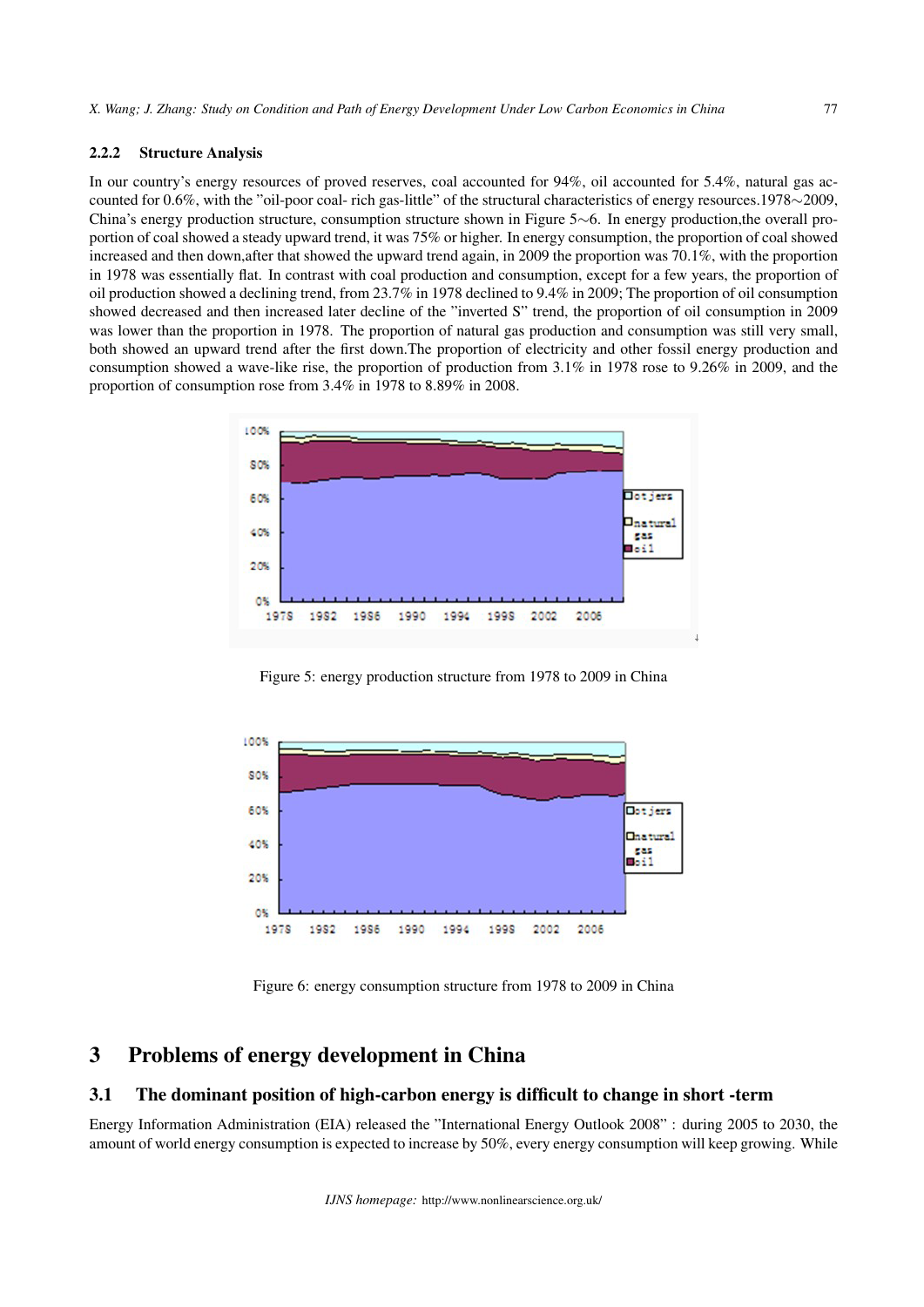oil, coal and other fossil energies are one of the reasons that cause global warming, renewable energy will continue to develop, but it is still not competitive than fossil energies before 2030, the dependence on fossil fuels will remain in long term worldwide.

Energy industry has made remarkable achievements through reform and opening up 30 years in China. China's total primary energy production ranks first in the world in 2010. However, unlike other countries who mainly depend on oil, natural gas and nuclear energy, our energy resources are high-carbon, the coal-dominated energy structure is a long-term constraints to changing to a low carbon development model. China is standing in the industrialization, urbanization, modernization process, and requires a lot of energy security. But the technology of our energy production and utilization, industrial production lags behind, there is a wide gap with the developed countries. If we promote and use the low-carbon technologies, it can not be completed in the short term.

#### 3.2 The task of converting the energy structure is arduous

The converting the energy structure is the key to low-carbon energy economy. There are hundreds of millions of people use traditional biomass (straw, wood) for cooking and heating in rural areas, coal instead of firewood is not completed. The proportion of coal production and consumption is respectively high 44 and 41 percent than the world average in 2009 in China.The proportion of oil production and consumption is lower 28 and 16 percent than the world average. The proportion of natural gas is lower 25 and 20 percent. China has not yet completed the first conversion of energy structure, did not complete the second energy conversion structure, but also the third energy structure conversion will to be. In the context of low-carbon economy, China is not only to solve the greenhouse effect problem caused by  $CO<sub>2</sub>$ , but also we have to solve other pollution problems caused by large number of coal-fired emissions of sulfur dioxide, nitrogen oxides, particulate matter, this task is rather arduous.

#### 3.3 The resource endowments is constrained, the comparative advantage is disappeared

Coal is relatively abundant natural resources, both its production and consumption are through a saddle-shaped. Nuclear power is from scratch, but the proportionis still small. Relatively poor resource endowment of oil, its production peaked in the late 20th century, the lack of momentum in the growth, but consumption continues to rise.Limited by natural resources, coal-based energy patterns of production and consumption will be long. In the traditional economic patterns, dominated by coal may have cost advantages as a trade in comparative advantage, but in low-carbon economy, it may become a comparative disadvantage, which in turn directly restricts the development process of low-carbon economy.

# 4 The development path of Chinese energy in the context of low-carbon economy

#### 4.1 To implemente the energy development strategy in the context of low-carbon economy based on the actual situation

The energy efficiency is 33 percent in China overall, which is lower 10 percentage points than developed countries.We must proceed from reality, actively learn and absorb the advanced concept of low-carbon economy, closely connect with the transform of development mode and the upgrading of structactual restructuring, insiste in the principle of step by step, rely the scientific and technological progress, improve the energy efficiency, and rationally draw up the national development plans of low-carbon industries, energy development and special plans, gradually reduce the proportion of coal consumption, increase the ratio of oil and natural gas in primary energy consumption, and actively develop and promote new energy, optimize energy consumption structure, implement the target that the proportion of non-fossil energy consumption increase to 15% in 2020.

#### 4.2 To focus on the mechanisms innovation of technology and policy ,and walk on two legs

Technological innovation is the development basic for low-carbon economy, and the policy mechanisms innovation is the key to develop low carbon economy.The biggest constraint is technological backwardness overall in inverting the "carbon" into "low carbon" in China. To develop the low-carbon economy, we must pay attention to the technological innovation